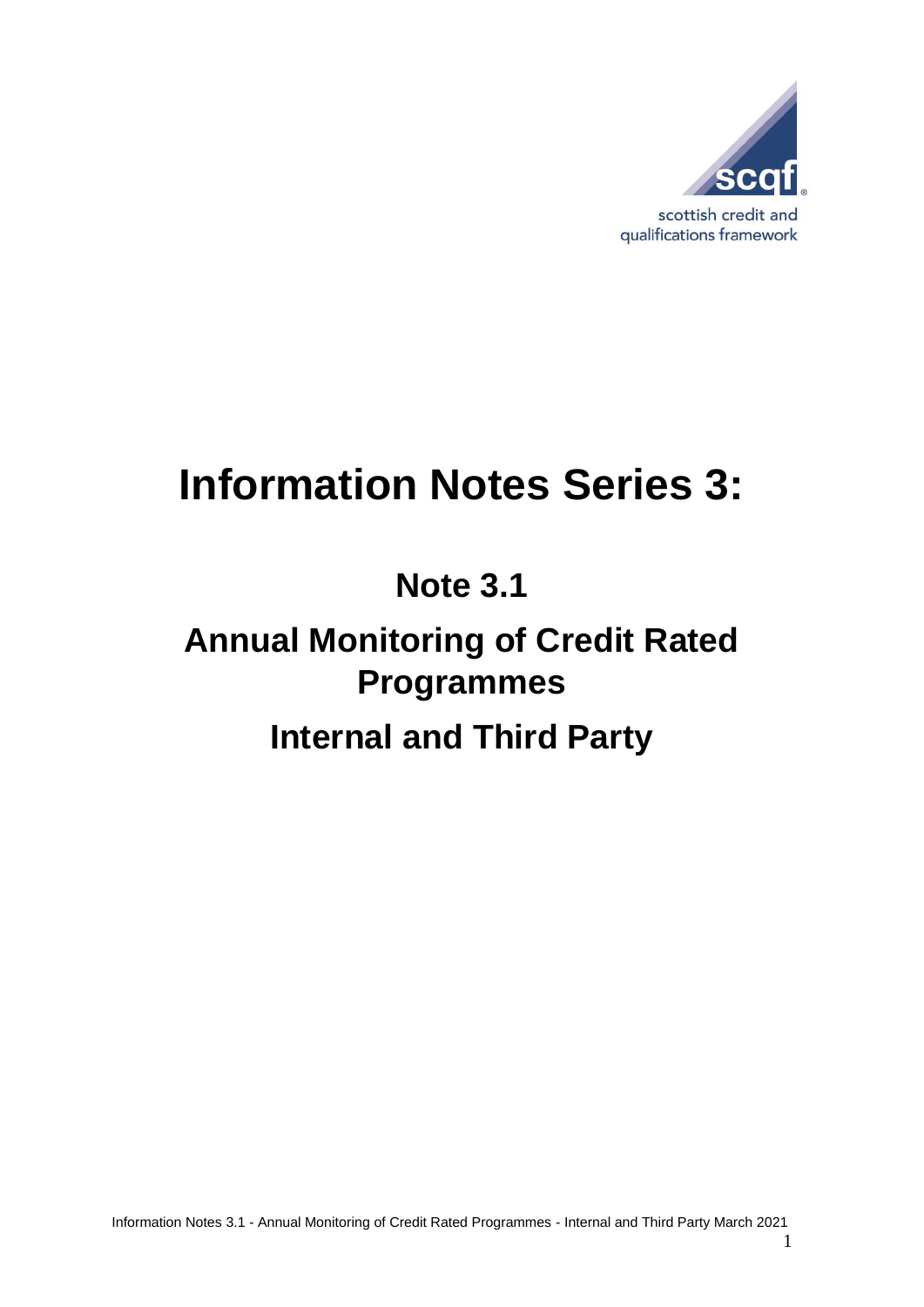### **Information Notes Series 3**

### **Annual Monitoring of Credit Rated Programmes Internal and Third Party**

The ongoing monitoring and review of each credit rated programme is an integral part of a Credit Rating Body's (CRB) quality assurance responsibilities. There are two strands to this work: Annual Monitoring (note 3.1) and Programme Review (note 3.2).



**This note sets out to highlight aspects which CRBs would wish to ensure are included as part of their annual monitoring process, which allows reflection on the delivery and quality assurance of the programme during the last year together with a review of any changes to the programme in relation to the SCQF level and credit.**

In terms of the **annual monitoring** of an **internally credit rated programme,** for most CRBs this activity would normally sit within its existing mechanism for annual programme monitoring, and it is perhaps unlikely that it would be operated as a standalone process.

If you already operate an annual monitoring process for your programmes, and you are reviewing a credit rated programme there are a few other additional key questions, **in relation to credit rating, that you need to ensure are being incorporated within your standard process and paperwork.** This would include asking questions, such as:

 **Have there been any changes to the programme or would the programme owner like to make changes which have been identified as part of the preparing for this annual monitoring activity? These could affect either the SCQF level or credit points that were allocated at the time of credit rating** – examples of this would be changes to the learning outcomes or assessments of the programme. If the answer is yes these changes need to be considered by the appropriate person/team in your organisation to enable a decision to be made in terms of impact (if any) on the allocated SCQF level and credit points, and this could require re-credit rating work to be undertaken.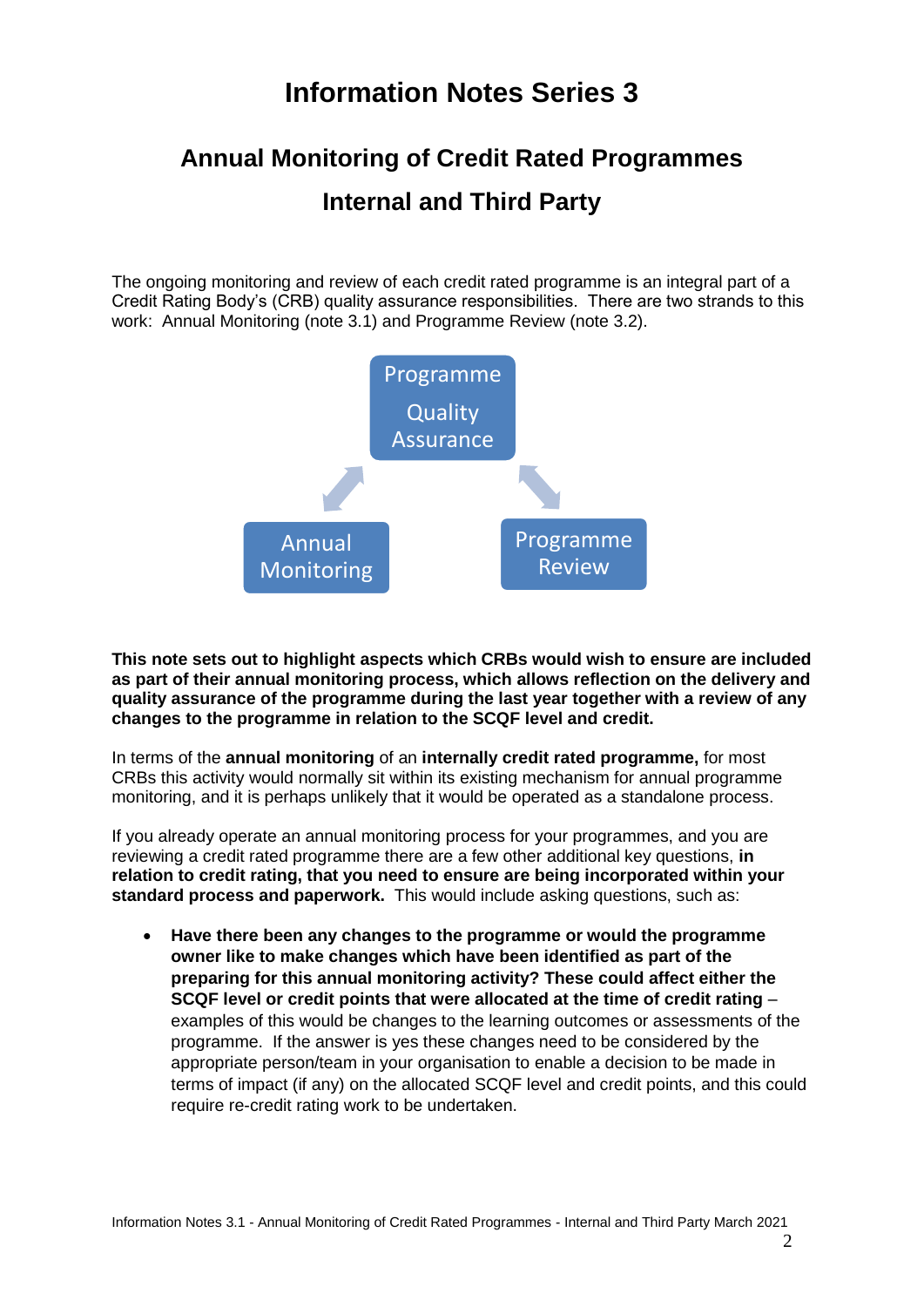**How are any minor amendments that are made to the programme recorded, and is there is an easy way to see what these have been?** Remember a number of small tweaks made by different people or from one delivery to the next has the

potential to impact on the SCQF level/SCQF credit points that were allocated to the original programme.

- **Mode of delivery** Has the delivery changed in a way that would impact on learning outcomes or assessment e.g. moving online?
- **How is the learner certificated?** Have there been any changes to the certification process or the certificate template? It is important to check that the certificate still has all the correct details included.

Depending on the outcome of the annual monitoring review it may or may not require recredit rating work to be completed and this re-credit rating would require the final sign off by an approving manager or committee.

All decisions in relation to this annual monitoring work need to be recorded internally.

In terms of **Third Party Credit Rating**, where a CRB credit rates a programme that is owned by another organisation, Principle 16 in the SCQF Handbook clearly sets out the requirements for **annual review**:

#### **Principle 16**

*Credit Rating Bodies must ensure that the Third Party organisation submits regular (e.g. annual) reports of progress in the delivery of any credit rated qualifications/learning programmes and is aware that they must inform the CRB if any significant changes to these are made which may affect the SCQF level or credit points.* 

To ensure the smooth and timeous completion of the annual monitoring activity it would be expected that each CRB has a process and planned timeline in place for credit rated programmes and that this is issued to third parties in advance so they are aware of it.

Depending on what agreement you have in place with the third party regarding annual monitoring activity **in addition** to the bullet points noted on page 2 you may also need to ask if there have been any changes to:

 **Any of the assessment processes or quality assurance processes that were stated at the time the programme was credit rated.**

or ask for information in relation to

- **The number of learners enrolled on the programme in the last year.**
- **The number of learners certificated for the programme in the last year.**
- **Whether the organisation is working with any new centres or partners in delivering the programme.**
- **Any evidence that would demonstrate quality assurance/review work completed in the last year either internally or by an external body.**